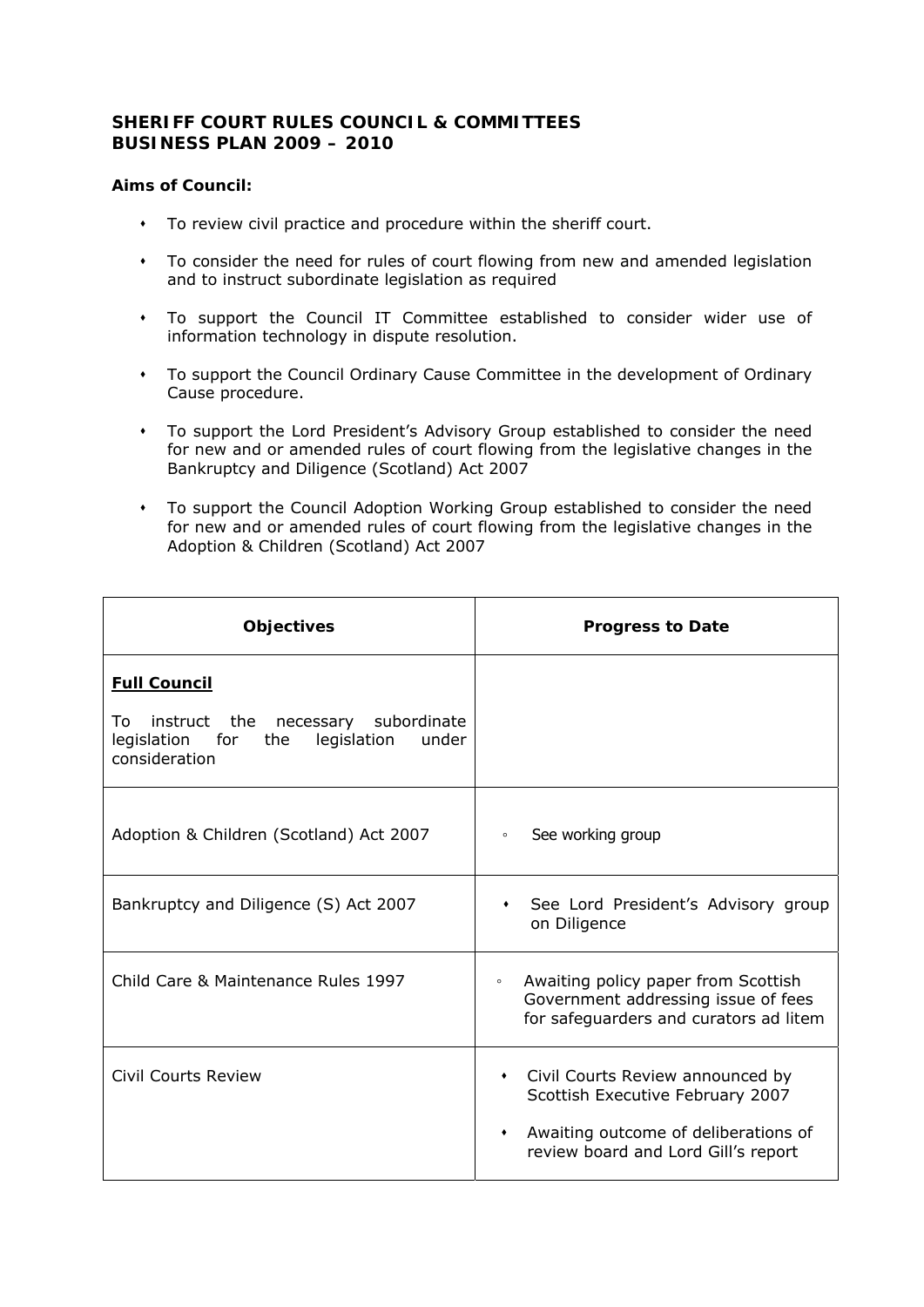| <b>Objectives</b>                                                                                                                                                                                                                                                                                                 | <b>Progress to Date</b>                                                                                                                                                                                                                                                                                                                                                                                                                                                                                                                                                                                                                                                |
|-------------------------------------------------------------------------------------------------------------------------------------------------------------------------------------------------------------------------------------------------------------------------------------------------------------------|------------------------------------------------------------------------------------------------------------------------------------------------------------------------------------------------------------------------------------------------------------------------------------------------------------------------------------------------------------------------------------------------------------------------------------------------------------------------------------------------------------------------------------------------------------------------------------------------------------------------------------------------------------------------|
| Consumer Credit Act 2006                                                                                                                                                                                                                                                                                          | Under scrutiny by Council<br>٠                                                                                                                                                                                                                                                                                                                                                                                                                                                                                                                                                                                                                                         |
| Finance Act 2008                                                                                                                                                                                                                                                                                                  | Draft instrument to be cleared by the<br>$\circ$<br>Chairman once the commencement<br>order for the transitional provisions is<br>made                                                                                                                                                                                                                                                                                                                                                                                                                                                                                                                                 |
| <b>Motion for Dismissal</b>                                                                                                                                                                                                                                                                                       | • Draft rules originally instructed 12/9/07<br>• Further instructions issued 10/9/08                                                                                                                                                                                                                                                                                                                                                                                                                                                                                                                                                                                   |
| Public Health (Scotland) Act 2007                                                                                                                                                                                                                                                                                 | Council agreed that applications<br>$\circ$<br>are to be by prescribed form.<br>Secretariat to instruct drafter on that<br>basis                                                                                                                                                                                                                                                                                                                                                                                                                                                                                                                                       |
| Tribunals, Courts & Enforcement Act 2007                                                                                                                                                                                                                                                                          | • Under scrutiny by Council                                                                                                                                                                                                                                                                                                                                                                                                                                                                                                                                                                                                                                            |
| <b>IT Committee</b><br>To progress the Council's aim to extend<br>٠<br>the use of IT in Civil Courts in the<br>conjoined Court of Session and SCRC<br><b>IT Committee</b><br>To report this Committee's findings and<br>٠<br>recommendations and progress made<br>to the Sheriff Court Rules Council<br>quarterly | Scottish Court Service working<br>$\bullet$<br>on<br>developing<br>the<br>specification<br>and<br>selecting a contractor for electronic<br>transmission of civil documents in<br>close consultation with the Joint<br>Committee<br>Council considered committee<br>٠<br>recommendations for rules provisions<br>Mar 08<br>Council agreed in principle to the<br>$\blacklozenge$<br>amendment of the Summary Cause<br>and Small Claims Rules 2002 to<br>facilitate the operation of the "virtual<br>court"<br>Draft rules instructed 10/9/08<br>An initial draft instrument will be<br>available for consideration by the<br>Council at its meeting in February<br>2009 |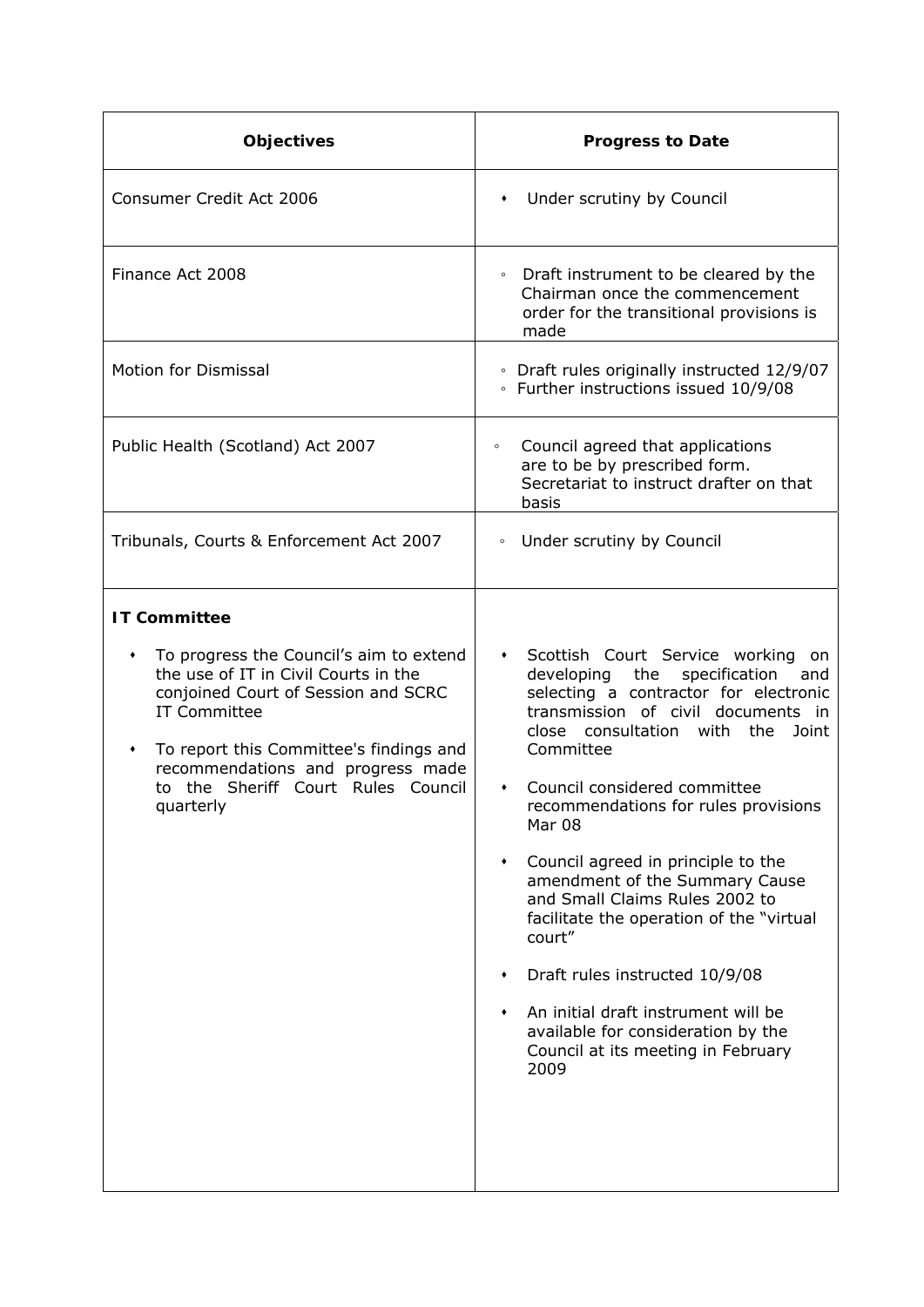| Objectives                                                                                                                                                                                                                                                                                                                                                                                                             | <b>Progress to Date</b>                                                                                                                                                                                                                                                                                                                                                                                                                         |
|------------------------------------------------------------------------------------------------------------------------------------------------------------------------------------------------------------------------------------------------------------------------------------------------------------------------------------------------------------------------------------------------------------------------|-------------------------------------------------------------------------------------------------------------------------------------------------------------------------------------------------------------------------------------------------------------------------------------------------------------------------------------------------------------------------------------------------------------------------------------------------|
| <b>Ordinary Cause Committee</b><br>To consider draft rules for personal<br>٠<br>injury actions in the sheriff court<br>To consider draft rules for ADR in the<br>٠<br>sheriff court<br>To consider draft rules following from<br>٠<br>Consumer Credit Act 2006<br>To consider various matters as may be<br>٠<br>remitted by Council                                                                                    | Draft rules for ordinary cause personal<br>$\bullet$<br>injury<br>actions recommended<br>to<br>Council<br>Further<br>amendments<br>instructed.<br>$\bullet$<br>draft to be<br>Revised<br>cleared<br>by<br>Chairman in due course<br>Draft rules for<br>$\blacklozenge$<br>summary<br>cause<br>personal injury actions now instructed<br>Draft rules for ADR recommended by<br>٠<br>Council. Awaiting reporting of Civil<br><b>Courts Review</b> |
| Lord<br><b>President's Advisory Group</b><br>on<br><b>Diligence</b><br>In relation to rules of court, to consider<br>٠<br>implications flowing from the<br>the<br>proposed legislative changes contained<br>the<br>Bankruptcy<br>&<br>Diligence<br>in<br>(Scotland) Act 2007<br>Report<br>back to the<br>Council<br>with<br>proposed amendments to existing rules<br>of court and where needed, new rules<br>of court. | • Secretariat working closely with Lord<br>President's Advisory Group on<br>recommendations for diligence<br>reform.<br>First scheduled diligence provisions<br>$\bullet$<br>commenced 1 April 2008<br>• Work progressing on $2^{nd}$ scheduled<br>diligence provisions                                                                                                                                                                         |
| <b>Adoption Act Working Group</b><br>To assess changes required to rules of $\cdot$<br>٠<br>court resulting from the Adoption &<br>Children (S) Act 2007 and Adoption<br>Policy Review Group (APRG), evaluate<br>and thereafter<br>options<br>make<br>recommendations to the Sheriff Court<br>Rules Council in order to have rules of<br>court in place for commencement of the<br>Act                                 | A timetable of work was agreed and is<br>available to members on request<br>Working Group met on 12 February<br>$\blacklozenge$<br>2008 and agreed an outline for first<br>drafting instructions for new rules<br>New rules instructed by working group<br>٠<br>Working group met further<br>٠<br>on 8<br>October, 9 December 2008 and 6<br>January 2009 when further instructions<br>on rules issued                                           |